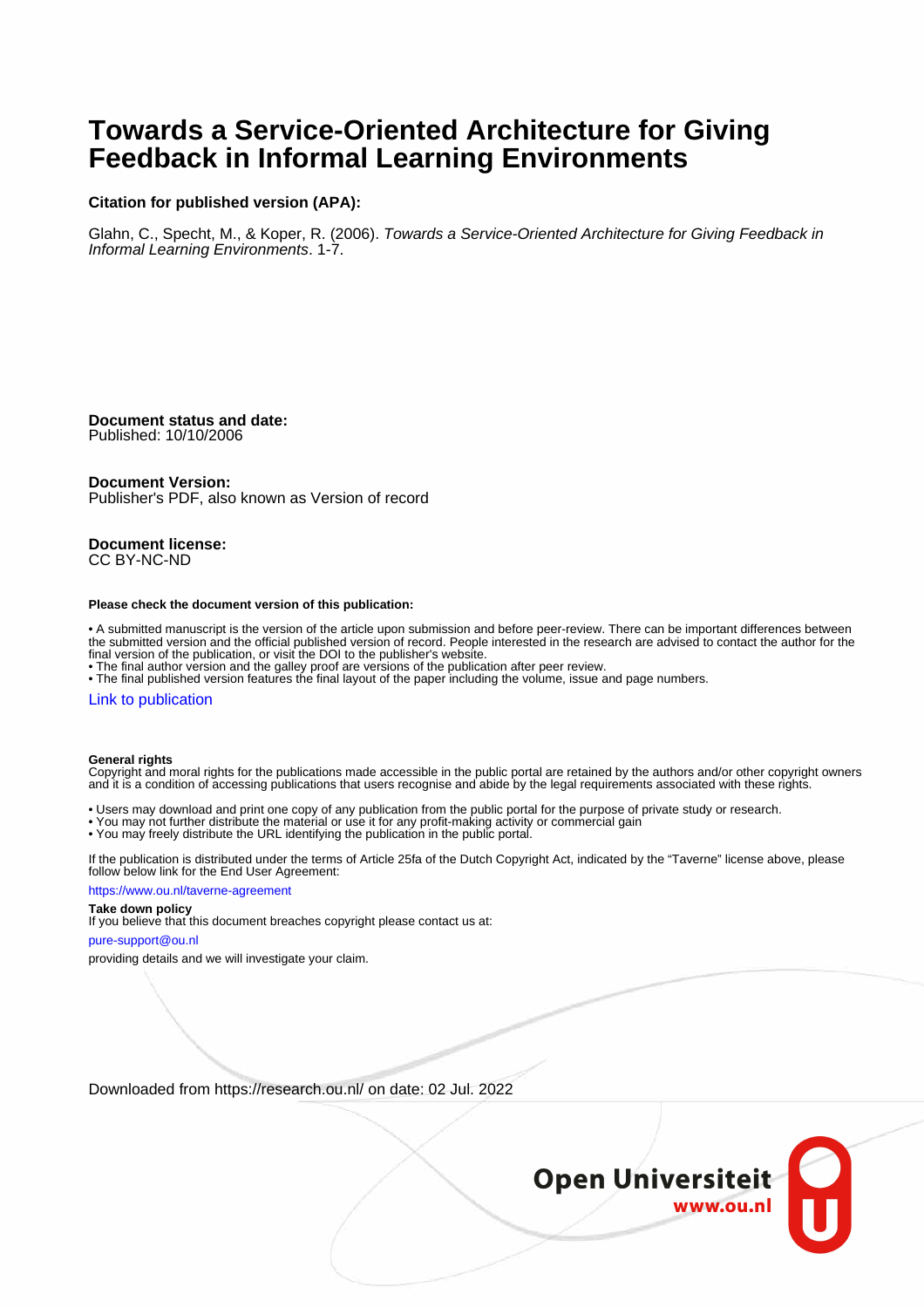# **Towards a Service-Oriented Architecture for Giving Feedback in Informal Learning Environments**

# **Christian Glahn\***

Educational Technology Expertise Centre Open University of the Netherlands, The Netherlands E-mail: christian.glahn@ou.nl \*Corresponding author

# **Marcus Specht**

Educational Technology Expertise Centre Open University of the Netherlands, The Netherlands E-mail: marcus.specht@ou.nl

# **Rob Koper**

Educational Technology Expertise Centre Open University of the Netherlands, The Netherlands E-mail: rob.koper @ou.nl

**Abstract**: Feedback has is a part of continuous interaction between learners and their learning environment. It cannot be simplified to selfassessment and rewarding; it also adds tension that motivates the learners on their engagement on learning processes from the very beginning. Feedback relies on the learners' previous actions as well as on the interaction context in which an action occurs. In this paper we propose service components and a service orchestration for a service oriented architecture (SOA) that are aligned to the process of providing feedback by adopting architectural concepts of contextaware applications. Using services instead of fully embedded layers, allows easier integration of components into existing systems at different levels. We describe a method how this is achieved for webbased systems by using state-of-the-art and standardised technology.

**Keywords**: Service oriented architectures, learner support, feedback, user monitoring, context-awareness, adaptation

# **INTRODUCTION**

Recent developments in social software become increasingly important for informal learning and lifelong competence development. Educational blogging, collaborative writing, or peer exchange platforms have demonstrated how informal learning on the web can be facilitated. Due to the nature of informal learning,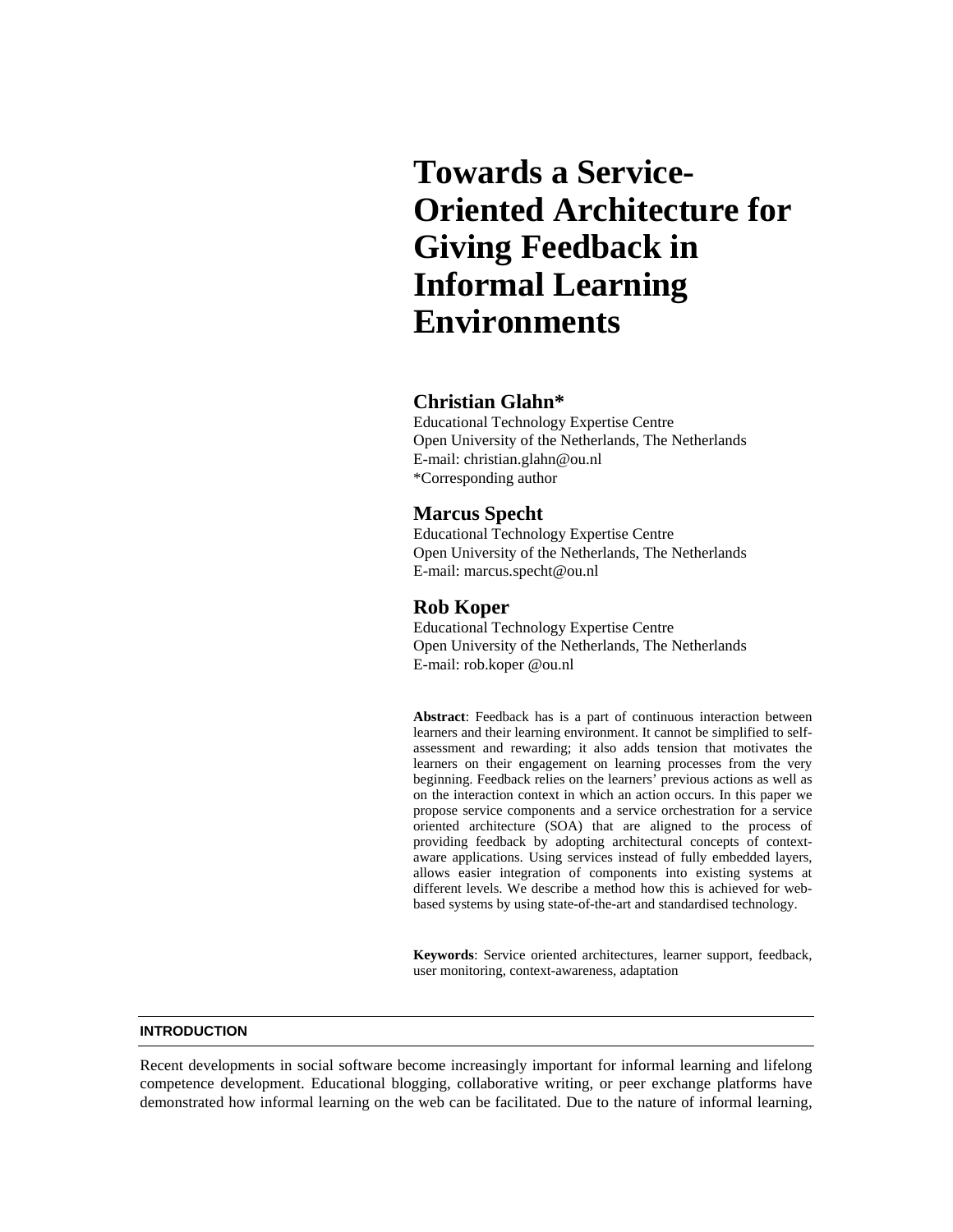users of these environments are not always aware about their learning processes and the competences they develop. Feedback is known to support self-regulation, and to strengthen self-awareness and engagement in learning processes (Butler & Winne, 1995; Dörnyei & Ottó, 1998; Garries, Ahlers, & Driskel, 2002; Ley & Young, 2001; Mason & Bruning, 1999; Mory, 1996; Orange, 1999; Veermans & Van Joolingen, 1998).

In this article we propose service components for a service-oriented architecture (SOA) for generating and providing personalised feedback in web-based environments and discuss a method of integrating frameworks which are based on services that integrate into existing web-based solutions. The service components and their choreography are the result of analysing the process of providing personalised feedback and state of the art solutions of giving feedback in electronically supported learning.

## **CONSIDERING FEEDBACK IN LEARNING**

Personalised feedback is considered as crucial for all kinds of learning (Mory, 1996) because it is an inherent catalyst for all self-regulated activities such as learning (Butler & Winne, 1995; Orange, 1999). Garries, Ahlers & Driskell (2002) argue that in the interaction process between a learner and a system, the system's feedback on the learner's behaviour is a key driver of learner motivation and engagement to a learning process. Feedback is used by the learner to compare the outcomes with the preceding goals, strategies and performance of the interaction. Such self-evaluation of the learner leads to judgements (or conclusions) relevant for future behaviour (see Figure 1).



**Figure 1** *Basic interaction cycle according to Garries, Ahlers & Driskell (2002)* 

From this research we learned that feedback has two important features: first it relies on monitoring of learning actions and second it allows evaluating and assessing of those actions. As learning is a dynamic process, the information that has to be taken into account to meet these features depends on the context of the learners. Therefore, adaptability to the learners' goals, actions, performance, outcomes and contexts are important for giving feedback (Ley & Young, 2001).

A straight forward approach to address this problem from a technical perspective is to monitor the actor's behaviour in the system and generate responses based on action traces an actor has left in the system. This approach has already been used to assess the alignment of students' perception of learning and facts about learning (Janmieson-Noel, Chu, & Winne, 2004) and can be separated into four separate tasks (see Figure 2). Due to the nature of informal learning, the observable information has varying quality in different contexts. Therefore, we need to identify indicators that can be used to generate feedback and their meaning in different contexts. For this reason we consider a context-aware architecture (Dey & Abowd, 2000) that clusters the process of providing feedback into four layers: a sensor layer, a semantic layer, a control layer and an indicator layer (Zimmermann, Specht, & Lorenz, 2005).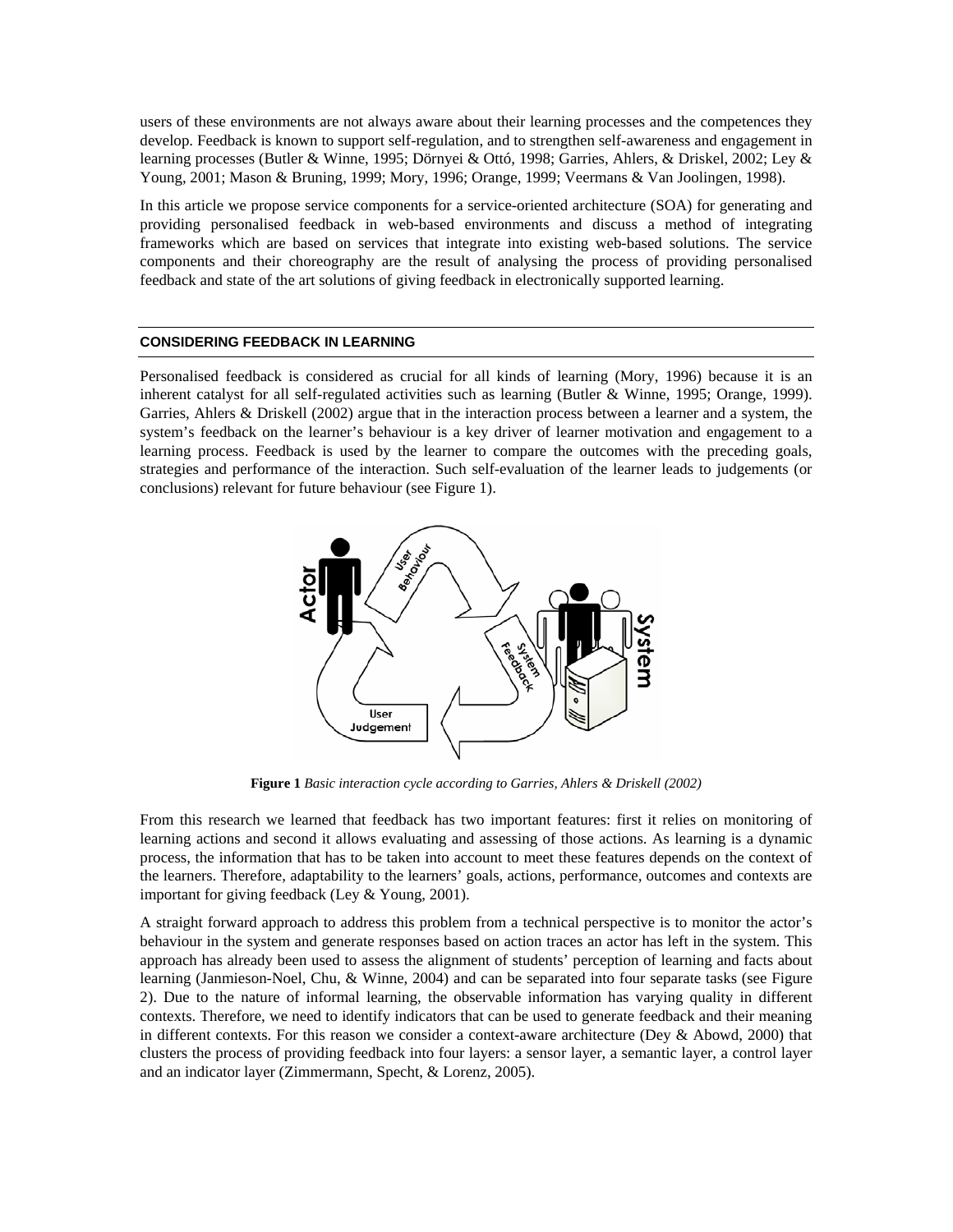

**Figure 2**: *System activities to provide external feedback* 

# **ANALYSING FEEDBACK IN ELECTRONICALLY SUPPORTED LEARNING**

Several approaches of feedback for learner support have been analysed or implemented (Cheng & Vassileva, 2006; Hummel, 2005; Kreijns, 2004; Passier & Jeuring, 2004; Rieber, Tzeng, Tribble, & Chu, 1996; Walonoski, 2005; Weber, 2003). These approaches, however, remain isolated, because the analysed approaches incorporate only a single feedback strategy which is tightly coupled to a distinct presentation style; and they are directly embedded into a learning environment. This limits the opportunities to extend the existing solutions or to transfer the results to other learning environments or interaction contexts. Additionally we found that the different approaches are limited to a learning context, such as higher education (Cheng & Vassileva, 2006; Hummel, 2005; Passier & Jeuring, 2004; Rieber, Tzeng, Tribble, & Chu, 1996), secondary education (Walonoski, 2005) or collaborative work (Kreijns, 2004). As a result the given solutions do not adapt to the goals, actions, performance, outcomes and contexts of a learning process.

# **A SERVICE ORIENTED ARCHITECTURE TO PROVIDE FEEDBACK**

Through an open framework to provide feedback we address this problem. To investigate the effects of different types of feedback, we develop services for *feedback modelling* and *graphical feedback presentation* that can be embedded into web-based environments. In this section we describe the underlying service-oriented architecture (SOA).

A SOA is a logical way of designing software systems to provide services either to end-user applications or to other services distributed in a network through published and discoverable interfaces (Papazoglou, 2003). Feedback can be considered as the service the users receive. This service relies on (1) monitoring the behaviour of the users' actions; (2) the semantic modelling of information that is relevant for giving feedback and is provided by other parts of the learning environment (*information selection*); and (3) on actual and potential ways of selecting specific information which is useful to the learners according to their contexts (*feedback generation*). The selection criteria are derived from the feedback model. Finally, (4) the feedback information is presented graphically to the user (*graphical presentation*). Therefore, the architecture consists of four sub-services that can be aligned to the layer model:

- A sensor service to monitor the learner's interactions with the system.
- An action aggregation service to select context specific data and information.
- A feedback modelling service to generate the feedback.
- An integration service to provide the generated feedback to the learner.

Using service components avoids a tight integration of feedback into the application logic of the learning environment. It is also relatively simple to integrate several sources that capture traces of user interaction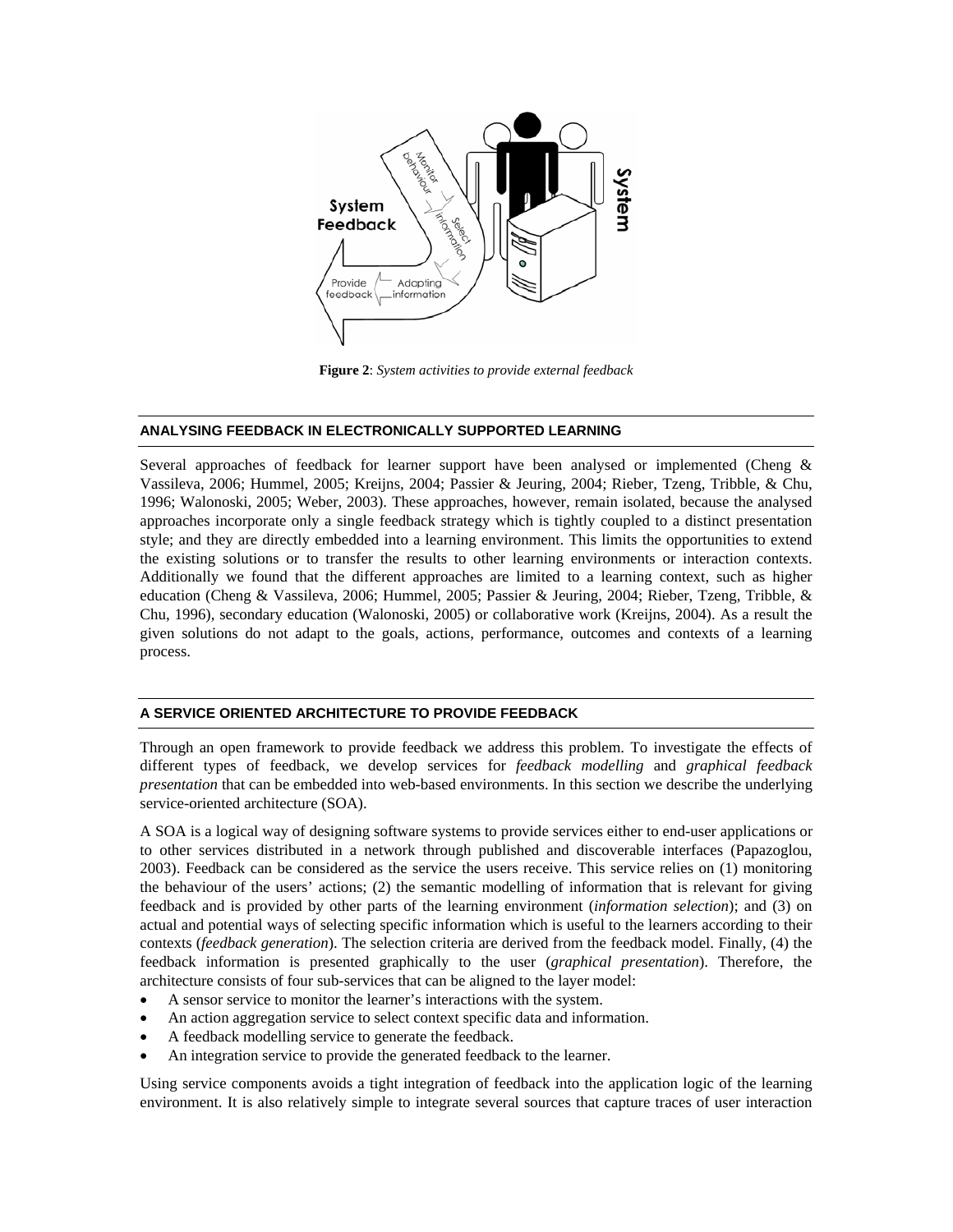and create an interaction history in a single location, i.e. if users of a learning network use different frontend devices such as mobile phones, PCs or Laptops. The advantage is that service components provide unified interfaces which are required to capture information from different sensors (Dey, Abowd, & Salber, 1999).

The proposed services separate feedback strategies and feedback presentation into different services (see Figure 3). This allows us to develop, test and distribute different feedback strategies and ways of presentation independently. We like to illustrate the information flow within this architecture by an example:

A learner accesses documents with in a document repository. A system can easily observe which documents were requested, how long these documents were accessed and which documents were accessed from another document (e.g. by following a hyperlink). Additional metadata can provide information about complexity and the degree of difficulty of a document (e.g. IEEE, 2002). It also has become popular to allow users to rate a document. This information can be considered as events in the interaction history of a learner that are recognised by the *sensor service*.

However, the learner is usually not interested in the details; they rather want to know about higher level information such as "progress" or "achievements". Therefore it is not useful to show each event or cue separately. The *action aggregation service* creates a user model as an "objective view" on the learners' action. This objective view is contextualised by the *feedback modelling service* regarding the learning situation and the learning process.

For the learner using the document repository, it would be useful to provide information about the effort compared to the amount of documents accessed during an early stage of learning, while during later stages it helps to understand how many of the documents have been accessed. If the learner leaves the document repository and enters the discussion forum, information on how the learner is embedded into the community or how actively the learner contributes to the community become more helpful than analysing the effort on reading the postings. This suggests selecting information from the user model and generating feedback differently for the varying interaction contexts (Dey, 2000; Dey, Abowd, & Salber, 1999). Feedback strategies provide the feedback modelling service with the necessary information to complete this task.

Finally, the feedback has to be responded to the learner. Graphical feedback is one possible way to do so, however, the graphical presentation may vary depending on the interaction context, the learning process, and the feedback strategy. The *graphical feedback engine* selects an appropriate widget from a widget repository to display the feedback that has been previously modelled by the feedback modelling service.

# **INTEGRATING SERVICES INTO WEB-BASED ENVIRONMENTS**

The purpose of the feedback architecture is the collection of traces of user actions and to present feedback based upon these traces back to the actors. The architecture does not handle any responses related to the actual interaction of the actors and the learning environment. Therefore, the framework requires integration at the backend that serves as input for monitoring as well as at the front-end to present the feedback in the user interface. Due to the data flow different approaches of service integration are used at both ends of the feedback generation process. **Figure 3** provides an overview on the integrated architecture as we describe it in the following sections.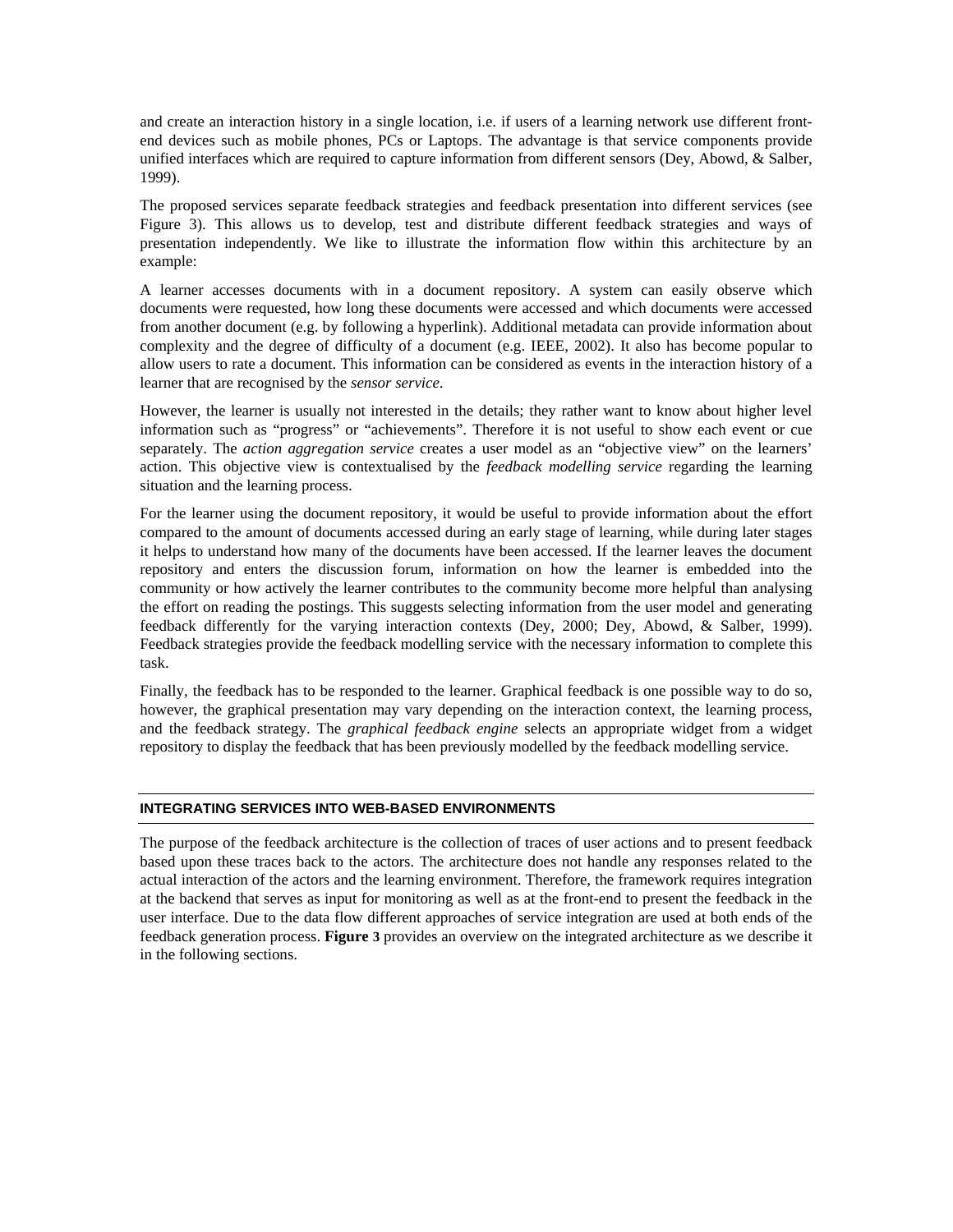

**Figure 3** *Overview of the integrated architecture* 

## **Backend integration**

Backend integration defines how data and information enter the feedback architecture from the backend of a web-based infrastructure. As already discussed, the sensor service is the part of the system that tracks the actors' behaviour within the interaction process in order to get analysed at a later stage of the process. The way the sensor service is embedded into an existing framework depends on the type of trace that is collected. Some of these traces are generated on the user interface level, others are generated on the webserver and some traces might get collected by third-party web-services. Instead of having the latter traces isolated we want to keep that information in one place (cf. New & Rose, 2001).

Modern web-servers provide an interface to their logging component and support structured log messages. Ideally a solution would embed the action-messaging system into the web-server's normal logging pipeline. Such a solution feeds those messages to the sensor service that refer to user interactions and serves as input for the user modelling service, without affecting the application logic of the users' environment.

For data that is directly related to the user interface and which is usually ignored by or not available to the application logic on the server side a simple "gateway" (Fielding et al., 1999) can be used to generate structured messages and pass the information to the logging component of the web-server.

#### **Front-end integration**

Providing graphical feedback to the users implies that some widgets are displayed in the user interface. Instead of integrating the widget description into the user interface at the server, we propose a client-side widget injection technique that uses Ajax components (Garrett, 2005) to minimise interferences with the application logic. This approach just integrates a placeholder into the user interface. The user interface sent from the server contains only a reference to the Ajax components and defines the position of the widget in the user interface, which can be expressed in as little as two XHTML elements (see Figure 4). The actual widget injection takes place during reqest-time in the client's web-browser.

<div id="fbwidgetdummy"/> <script type="text/javascript" src="feedbackhelper.js"/>

**Figure 4** *Sample graphical feedback injection code in XHTML.*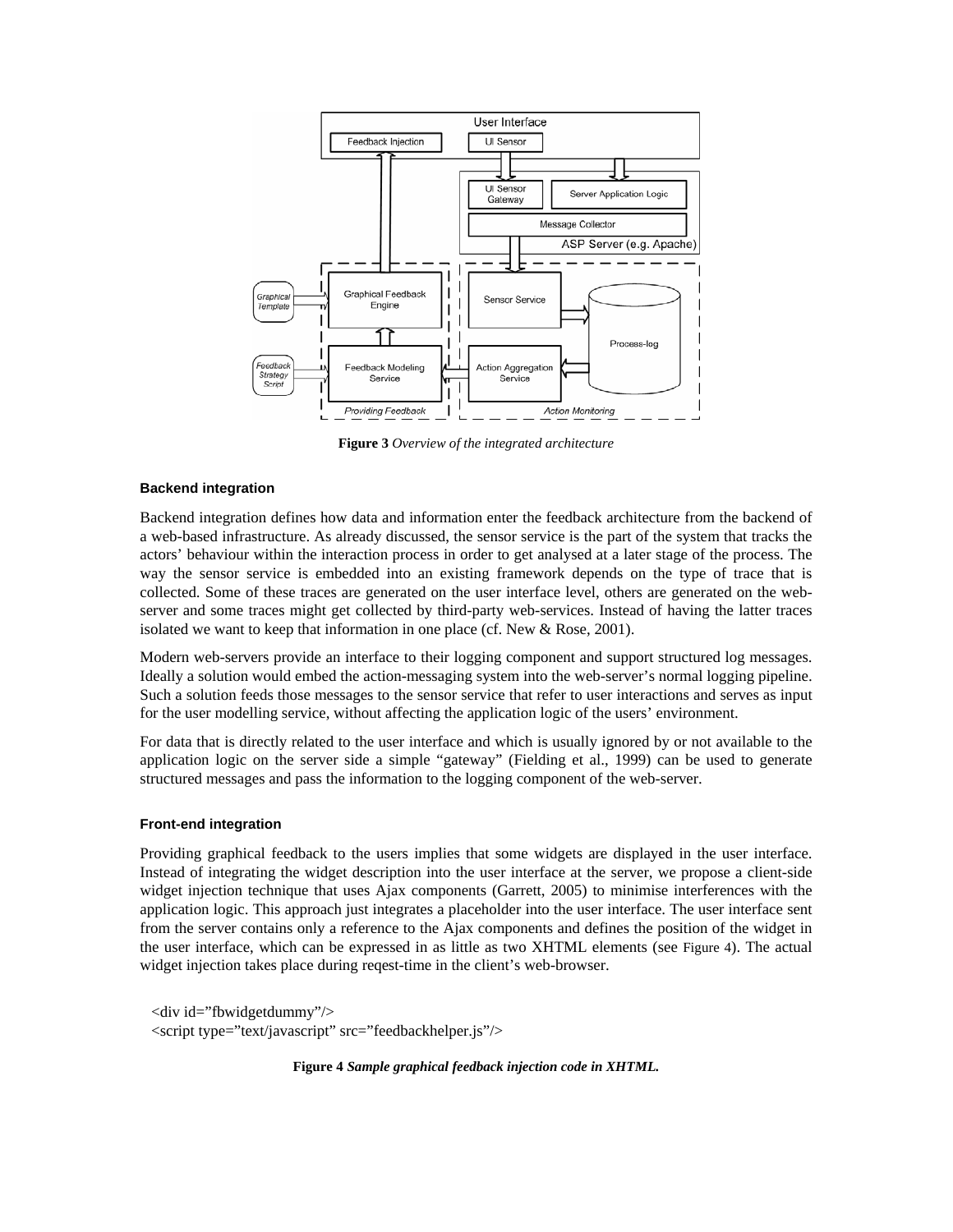The main benefit of this solution is that the feedback presentation remains almost entirely independent from the application logic of the learning environment. As the widget replaces the placeholder element the injection can be provided transparent for the users: if JavaScript or Ajax is not available on the client side the placeholder remains invisible in the user interface. Additionally it is possible to change feedback, widgets and even entire widget concepts during runtime without affecting the placeholder code or the user interface.

#### **CONCLUSIONS AND FURTHER RESEARCH**

Feedback has is a part of continuous interaction between learners and their learning environment. It is context dependent because its meaning relies on the learners' previous actions as well as on the interaction context in which an action occurs. The architecture we proposed is aligned to the process of providing feedback (Butler & Winne, 1995; Garries, Ahlers, & Driskel, 2002; Ley & Young, 2001; Mory, 1996; Orange, 1999) by adopting architecture concepts of context-aware applications (Dey & Abowd, 2000; Schmidt, 2002; Zimmermann, Specht, & Lorenz, 2005). Using independent services instead of fully embedded layers, allows integrating the service components into existing systems at different levels which can be achieved by using state-of-the-art and standardised technology, as we have shown for backend and front-end integration.

The challenge with visualising information is still to find a balance between (a) providing useful information for self-monitoring and (b) displaying the information in a pleasant form (cf. Kreijns, 2004; Kreijns & Kirschner, 2002). This requires further research on the role and impact of different feedback strategies and the presentation of feedback information. The proposed architecture supports these needs because it is possible to exchange feedback strategies and ways of presentation independent from each other and from the services.

#### **ACKNOWLEDGEMENTS**

This paper is (partly) sponsored by the TENCompetence Integrated Project that is funded by the European Commission's  $6<sup>th</sup>$  Framework Programme, priority IST/Technology Enhanced Learning. Contract 027087 (www.tencompetence.org).

#### **REFERENCES**

- Butler, D. L., & Winne, P. H. (1995). Feedback and self-regulated learning: a theoretical synthesis. *Review of Educational Research, 65*(3), 245-281.
- Cheng, R., & Vassileva, J. (2006). Design and evaluation of an adaptive incentive mechanism for sustained educational online communities. *User Modelling and User-Adapted Interaction, 16*(3-4), 321-348.
- Dey, A. K. (2000). *Enabling the use of context in interactive applications.* Paper presented at the Computer-Human Interaction de Hague, NL.
- Dey, A. K., & Abowd, G. D. (2000). *Towards a Better Understanding of Context and Context-Awareness.* Paper presented at the CHI 2000 Workshop on the What, Who, Where, When, and How of Context-Awareness.
- Dey, A. K., Abowd, G. D., & Salber, D. (1999). *A Context-based Infrastructure for Smart Environments.* Paper presented at the 1st International Workshop on Managing Interactions in Smart Environments (MANSE '99), Dublin, Ireland.
- Dörnyei, Z., & Ottó, I. (1998). Motivation in action: A process model of L2 motivation. *Working Papers in Applied Linguistics, 4*, 43-69.
- Fielding, R., Getty, J., Mogul, J., Frystyk, H., Masinter, L., Leach, P., et al. (1999). RFC2616: Hypertext Transfer Protocol -- HTTP/1.1. from ftp://ftp.rfc-editor.org/in-notes/rfc2616.txt
- Garrett, J. J. (2005). Ajax: A new approach to web applications. Retrieved 10.11.2006, from http://www.adaptivepath.com/publications/essays/archives/000385.php
- Garries, R., Ahlers, R., & Driskel, J. E. (2002). Games, motivation, and learning: a research and practice model. *Simulation & Gaming, 33*(4), 441-467.